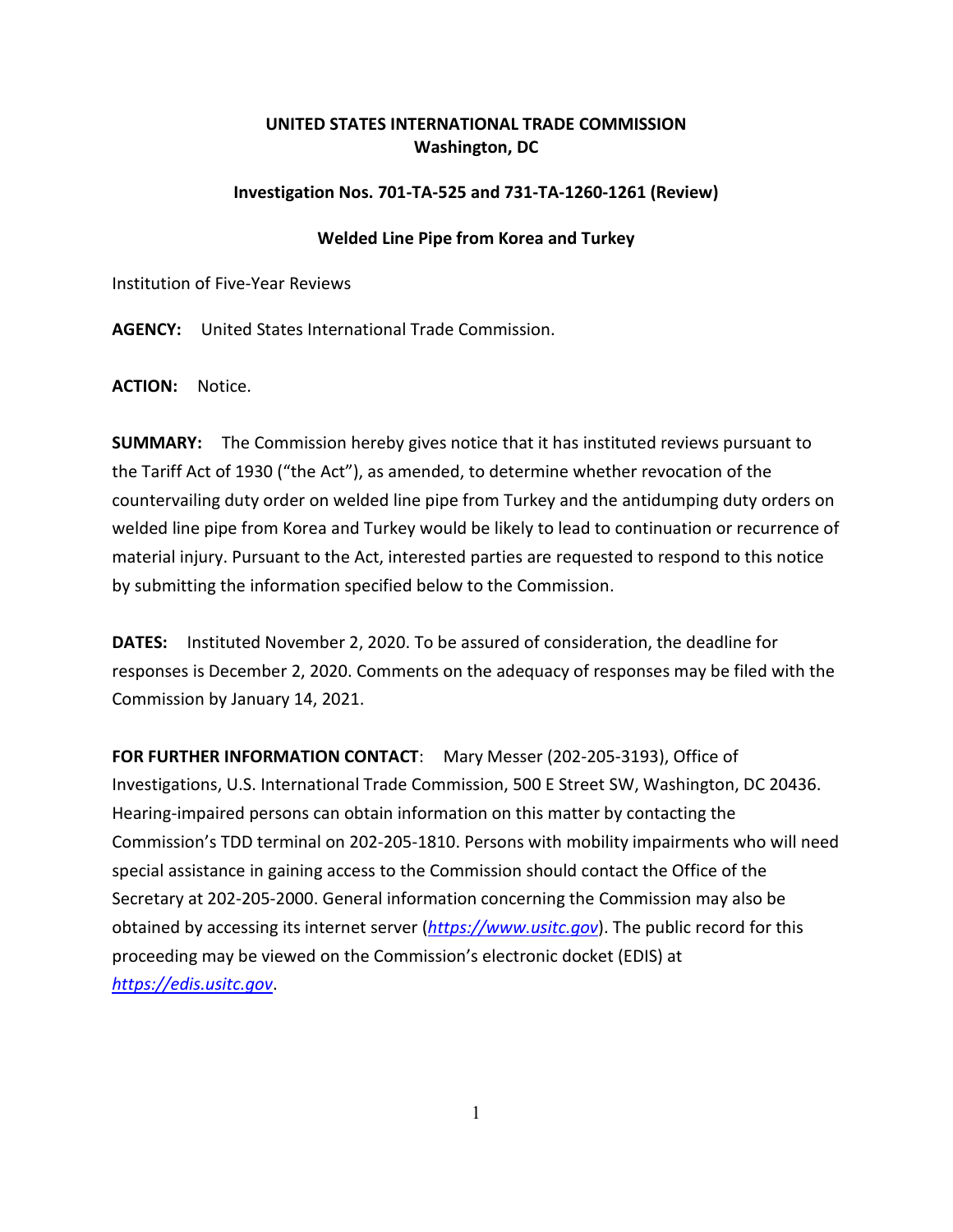## **SUPPLEMENTARY INFORMATION**:

**Background**.--On December 1, 2015, the Department of Commerce ("Commerce") issued a countervailing duty order on imports of welded line pipe from Turkey (80 FR 75054) and antidumping duty orders on imports of welded line pipe from Korea and Turkey (80 FR 75056). The Commission is conducting reviews pursuant to section  $751(c)$  of the Act, as amended (19 U.S.C. 1675(c)), to determine whether revocation of the orders would be likely to lead to continuation or recurrence of material injury to the domestic industry within a reasonably foreseeable time. Provisions concerning the conduct of this proceeding may be found in the Commission's Rules of Practice and Procedure at 19 CFR Part 201, Subparts A and B, and 19 CFR Part 207, Subparts A and F. The Commission will assess the adequacy of interested party responses to this notice of institution to determine whether to conduct full or expedited reviews. The Commission's determinations in any expedited reviews will be based on the facts available, which may include information provided in response to this notice.

**Definitions**.--The following definitions apply to these reviews:

- (1) *Subject Merchandise* is the class or kind of merchandise that is within the scope of the five-year reviews, as defined by Commerce.
- (2) The *Subject Countries* in these reviews are Korea and Turkey.
- (3) The *Domestic Like Product* is the domestically produced product or products which are like, or in the absence of like, most similar in characteristics and uses with, the *Subject Merchandise*. In its original determinations, the Commission defined a single *Domestic Like Product* consisting of certain welded line pipe, coextensive with Commerce's scope.
- (4) The *Domestic Industry* is the U.S. producers as a whole of the *Domestic Like Product*, or those producers whose collective output of the *Domestic Like Product* constitutes a major proportion of the total domestic production of the product. In its original determinations, the Commission defined the *Domestic Industry* to include all U.S. producers of certain welded line pipe.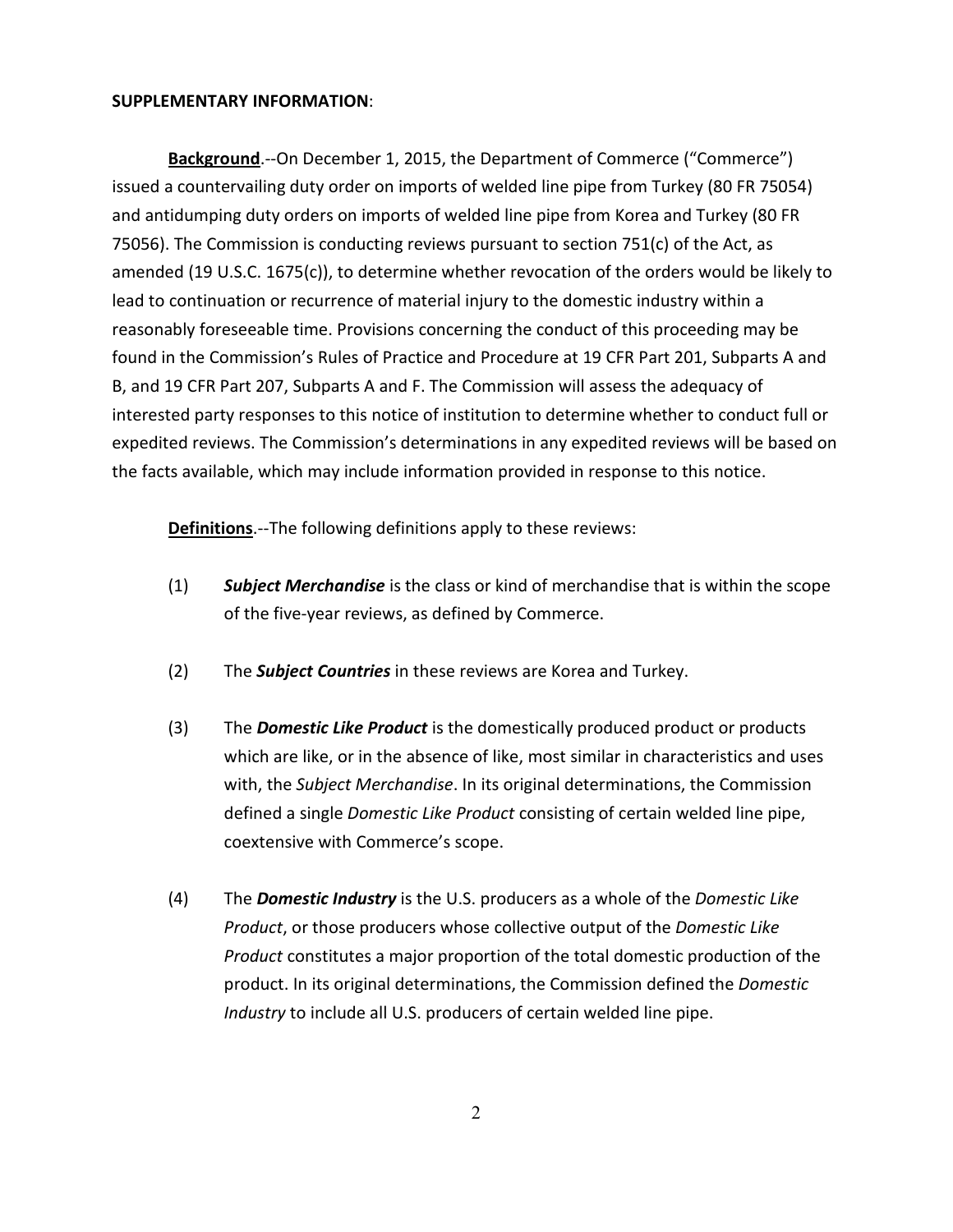- (5) The *Order Date* is the date that the antidumping and countervailing duty orders under review became effective. In these reviews, the *Order Date* is December 1, 2015.
- (6) An *Importer* is any person or firm engaged, either directly or through a parent company or subsidiary, in importing the *Subject Merchandise* into the United States from a foreign manufacturer or through its selling agent.

**Participation in the proceeding and public service list**.--Persons, including industrial users of the *Subject Merchandise* and, if the merchandise is sold at the retail level, representative consumer organizations, wishing to participate in the proceeding as parties must file an entry of appearance with the Secretary to the Commission, as provided in § 201.11(b)(4) of the Commission's rules, no later than 21 days after publication of this notice in the *Federal Register*. The Secretary will maintain a public service list containing the names and addresses of all persons, or their representatives, who are parties to the proceeding.

Former Commission employees who are seeking to appear in Commission five-year reviews are advised that they may appear in a review even if they participated personally and substantially in the corresponding underlying original investigation or an earlier review of the same underlying investigation. The Commission's designated agency ethics official has advised that a five-year review is not the same particular matter as the underlying original investigation, and a five-year review is not the same particular matter as an earlier review of the same underlying investigation for purposes of 18 U.S.C. 207, the post-employment statute for Federal employees, and Commission rule 201.15(b) (19 CFR 201.15(b)), 79 FR 3246 (Jan. 17, 2014), 73 FR 24609 (May 5, 2008). Consequently, former employees are not required to seek Commission approval to appear in a review under Commission rule 19 CFR 201.15, even if the corresponding underlying original investigation or an earlier review of the same underlying investigation was pending when they were Commission employees. For further ethics advice on this matter, contact Charles Smith, Office of the General Counsel, at 202-205-3408.

**Limited disclosure of business proprietary information (BPI) under an administrative protective order (APO) and APO service list**.--Pursuant to § 207.7(a) of the Commission's rules, the Secretary will make BPI submitted in this proceeding available to authorized applicants under the APO issued in the proceeding, provided that the application is made no later than 21 days after publication of this notice in the *Federal Register*. Authorized applicants must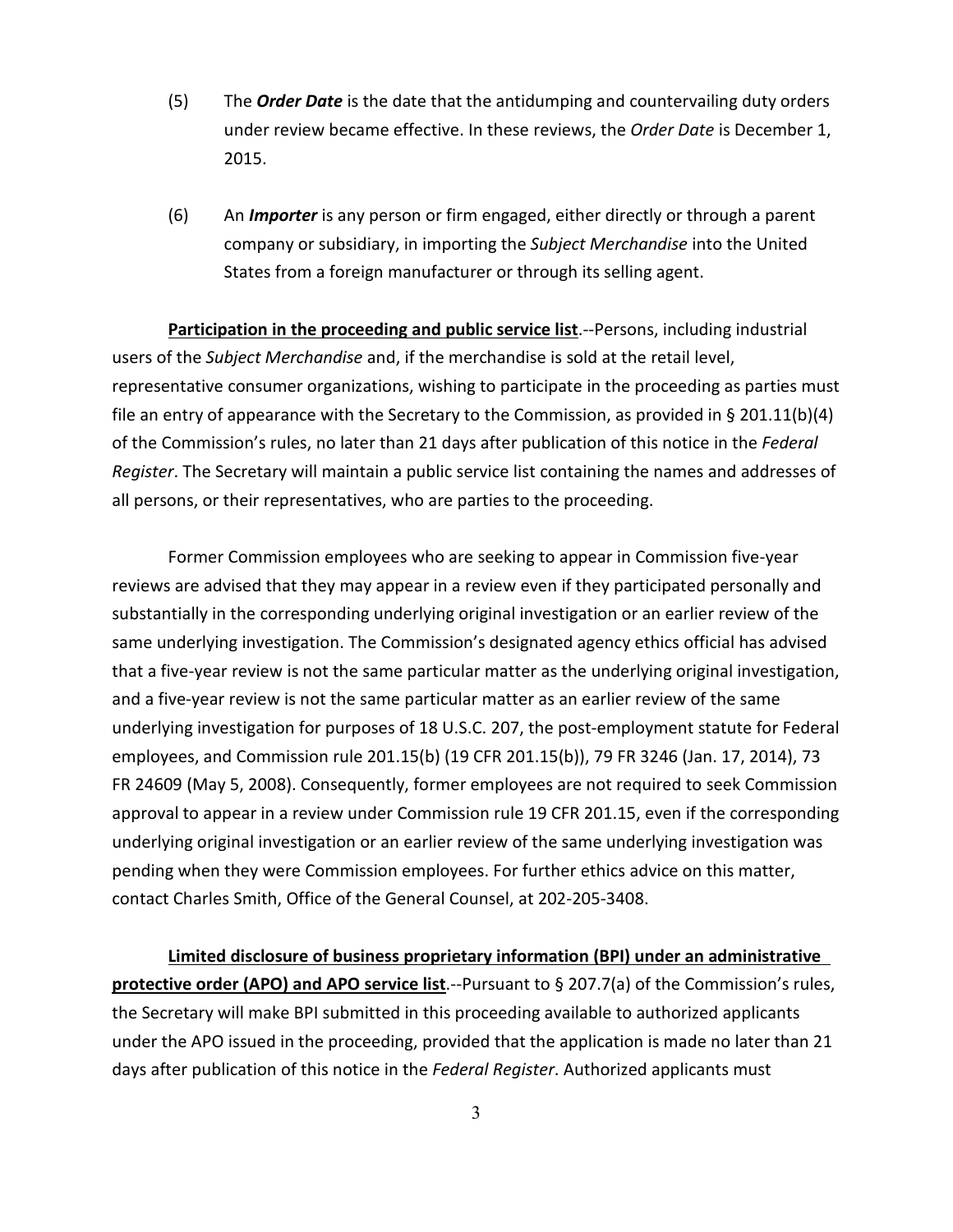represent interested parties, as defined in 19 U.S.C. 1677(9), who are parties to the proceeding. A separate service list will be maintained by the Secretary for those parties authorized to receive BPI under the APO.

**Certification**.--Pursuant to § 207.3 of the Commission's rules, any person submitting information to the Commission in connection with this proceeding must certify that the information is accurate and complete to the best of the submitter's knowledge. In making the certification, the submitter will acknowledge that information submitted in response to this request for information and throughout this proceeding or other proceeding may be disclosed to and used: (i) by the Commission, its employees and Offices, and contract personnel (a) for developing or maintaining the records of this or a related proceeding, or (b) in internal investigations, audits, reviews, and evaluations relating to the programs, personnel, and operations of the Commission including under 5 U.S.C. Appendix 3; or (ii) by U.S. government employees and contract personnel, solely for cybersecurity purposes. All contract personnel will sign appropriate nondisclosure agreements.

**Written submissions**.--Pursuant to § 207.61 of the Commission's rules, each interested party response to this notice must provide the information specified below. The deadline for filing such responses is December 2, 2020. Pursuant to § 207.62(b) of the Commission's rules, eligible parties (as specified in Commission rule 207.62(b)(1)) may also file comments concerning the adequacy of responses to the notice of institution and whether the Commission should conduct expedited or full reviews. The deadline for filing such comments is January 14, 2021. All written submissions must conform with the provisions of § 201.8 of the Commission's rules; any submissions that contain BPI must also conform with the requirements of §§ 201.6, 207.3, and 207.7 of the Commission's rules. The Commission's *Handbook on Filing Procedures*, available on the Commission's website at

[https://www.usitc.gov/documents/handbook\\_on\\_filing\\_procedures.pdf,](https://www.usitc.gov/documents/handbook_on_filing_procedures.pdf) elaborates upon the Commission's procedures with respect to filings. Also, in accordance with §§ 201.16(c) and 207.3 of the Commission's rules, each document filed by a party to the proceeding must be served on all other parties to the proceeding (as identified by either the public or APO service list as appropriate), and a certificate of service must accompany the document (if you are not a party to the proceeding you do not need to serve your response).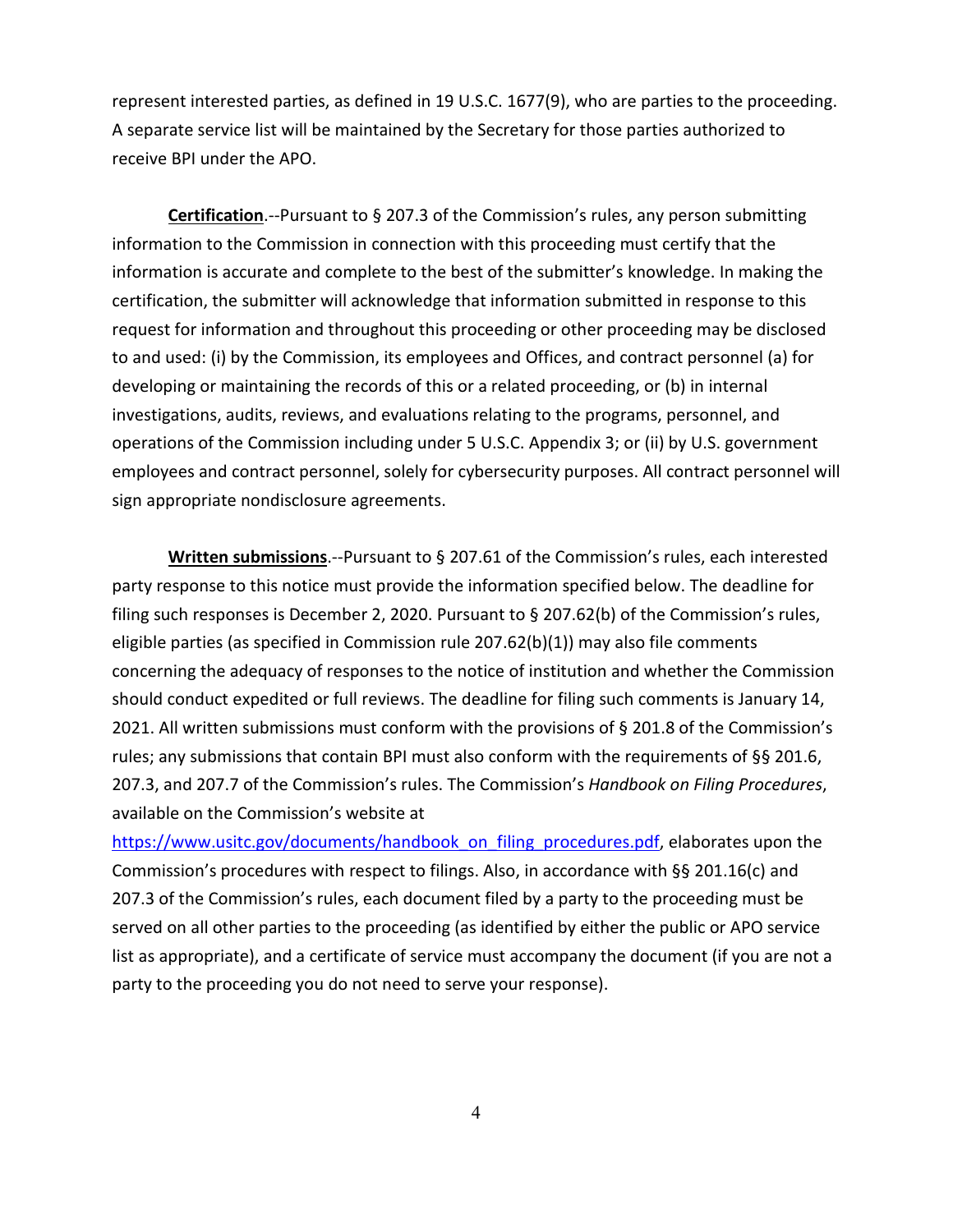Please note the Secretary's Office will accept only electronic filings at this time. Filings must be made through the Commission's Electronic Document Information System (EDIS, [https://edis.usitc.gov\)](https://edis.usitc.gov/). No in-person paper-based filings or paper copies of any electronic filings will be accepted until further notice.

No response to this request for information is required if a currently valid Office of Management and Budget ("OMB") number is not displayed; the OMB number is 3117 0016/USITC No. 20-5-477, expiration date June 30, 2023. Public reporting burden for the request is estimated to average 15 hours per response. Please send comments regarding the accuracy of this burden estimate to the Office of Investigations, U.S. International Trade Commission, 500 E Street SW, Washington, DC 20436.

**Inability to provide requested information**.--Pursuant to § 207.61(c) of the Commission's rules, any interested party that cannot furnish the information requested by this notice in the requested form and manner shall notify the Commission at the earliest possible time, provide a full explanation of why it cannot provide the requested information, and indicate alternative forms in which it can provide equivalent information. If an interested party does not provide this notification (or the Commission finds the explanation provided in the notification inadequate) and fails to provide a complete response to this notice, the Commission may take an adverse inference against the party pursuant to § 776(b) of the Act (19 U.S.C. 1677e(b)) in making its determinations in the reviews.

**INFORMATION TO BE PROVIDED IN RESPONSE TO THIS NOTICE OF INSTITUTION**: If you are a domestic producer, union/worker group, or trade/business association; import/export *Subject Merchandise* from more than one *Subject Country*; or produce *Subject Merchandise* in more than one *Subject Country*, you may file a single response. If you do so, please ensure that your response to each question includes the information requested for each pertinent *Subject Country.* As used below, the term "firm" includes any related firms.

- (1) The name and address of your firm or entity (including World Wide Web address) and name, telephone number, fax number, and E-mail address of the certifying official.
- (2) A statement indicating whether your firm/entity is an interested party under 19 U.S.C. 1677(9) and if so, how, including whether your firm/entity is a U.S. producer of the *Domestic Like Product*, a U.S. union or worker group, a U.S. importer of the *Subject*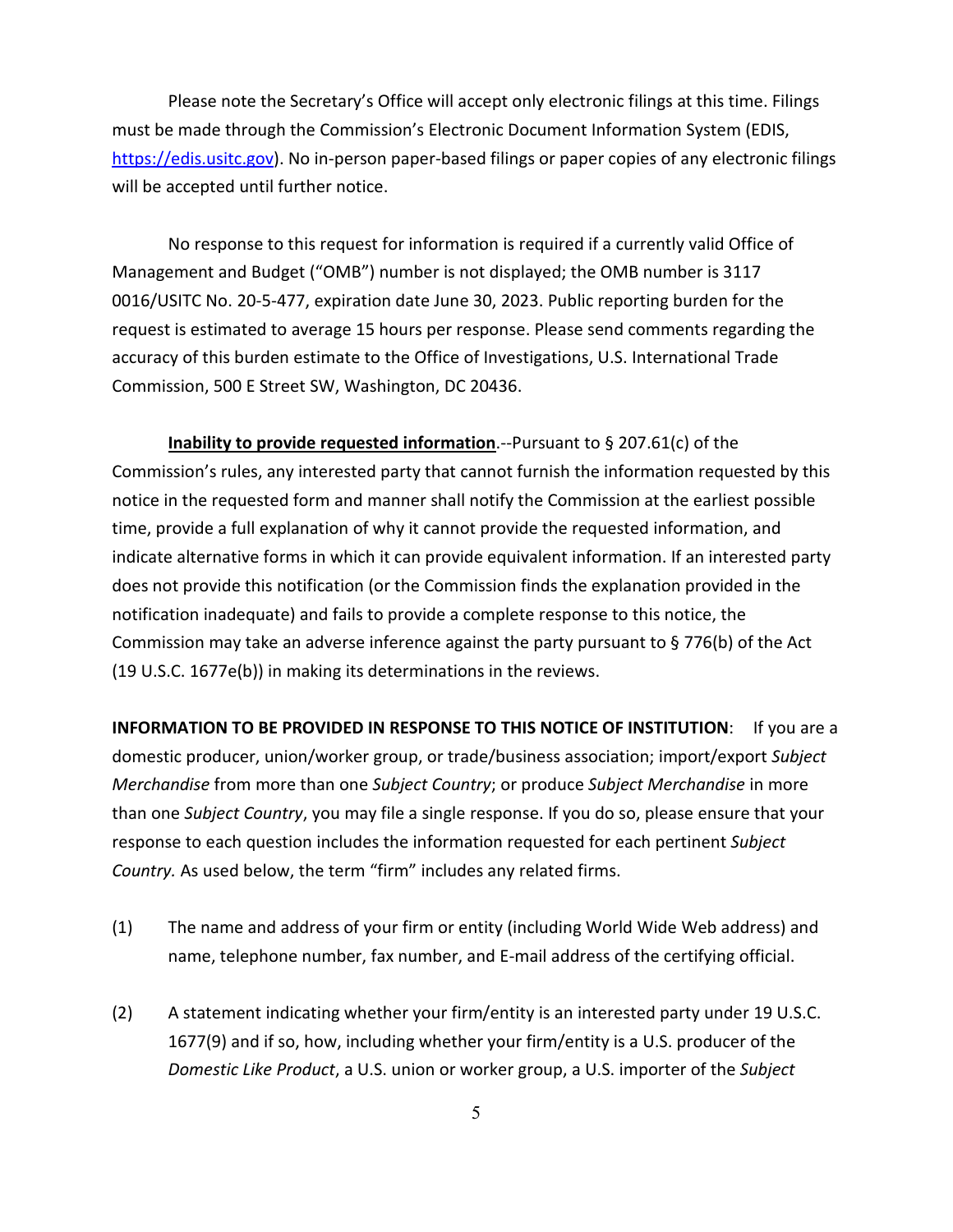*Merchandi*se, a foreign producer or exporter of the *Subject Merchandise*, a U.S. or foreign trade or business association (a majority of whose members are interested parties under the statute), or another interested party (including an explanation). If you are a union/worker group or trade/business association, identify the firms in which your workers are employed or which are members of your association.

- (3) A statement indicating whether your firm/entity is willing to participate in this proceeding by providing information requested by the Commission.
- (4) A statement of the likely effects of the revocation of the antidumping and countervailing duty orders on the *Domestic Industry* in general and/or your firm/entity specifically. In your response, please discuss the various factors specified in § 752(a) of the Act (19 U.S.C. 1675a(a)) including the likely volume of subject imports, likely price effects of subject imports, and likely impact of imports of *Subject Merchandise* on the *Domestic Industry*.
- (5) A list of all known and currently operating U.S. producers of the *Domestic Like Product*. Identify any known related parties and the nature of the relationship as defined in § 771(4)(B) of the Act (19 U.S.C. 1677(4)(B)).
- (6) A list of all known and currently operating U.S. importers of the *Subject Merchandise* and producers of the *Subject Merchandise* in each *Subject Country* that currently export or have exported *Subject Merchandise* to the United States or other countries since the *Order Date*.
- (7) A list of 3-5 leading purchasers in the U.S. market for the *Domestic Like Product* and the *Subject Merchandise* (including street address, World Wide Web address, and the name, telephone number, fax number, and E-mail address of a responsible official at each firm).
- (8) A list of known sources of information on national or regional prices for the *Domestic Like Product* or the *Subject Merchandise* in the U.S. or other markets.
- (9) If you are a U.S. producer of the *Domestic Like Product*, provide the following information on your firm's operations on that product during calendar year 2019, except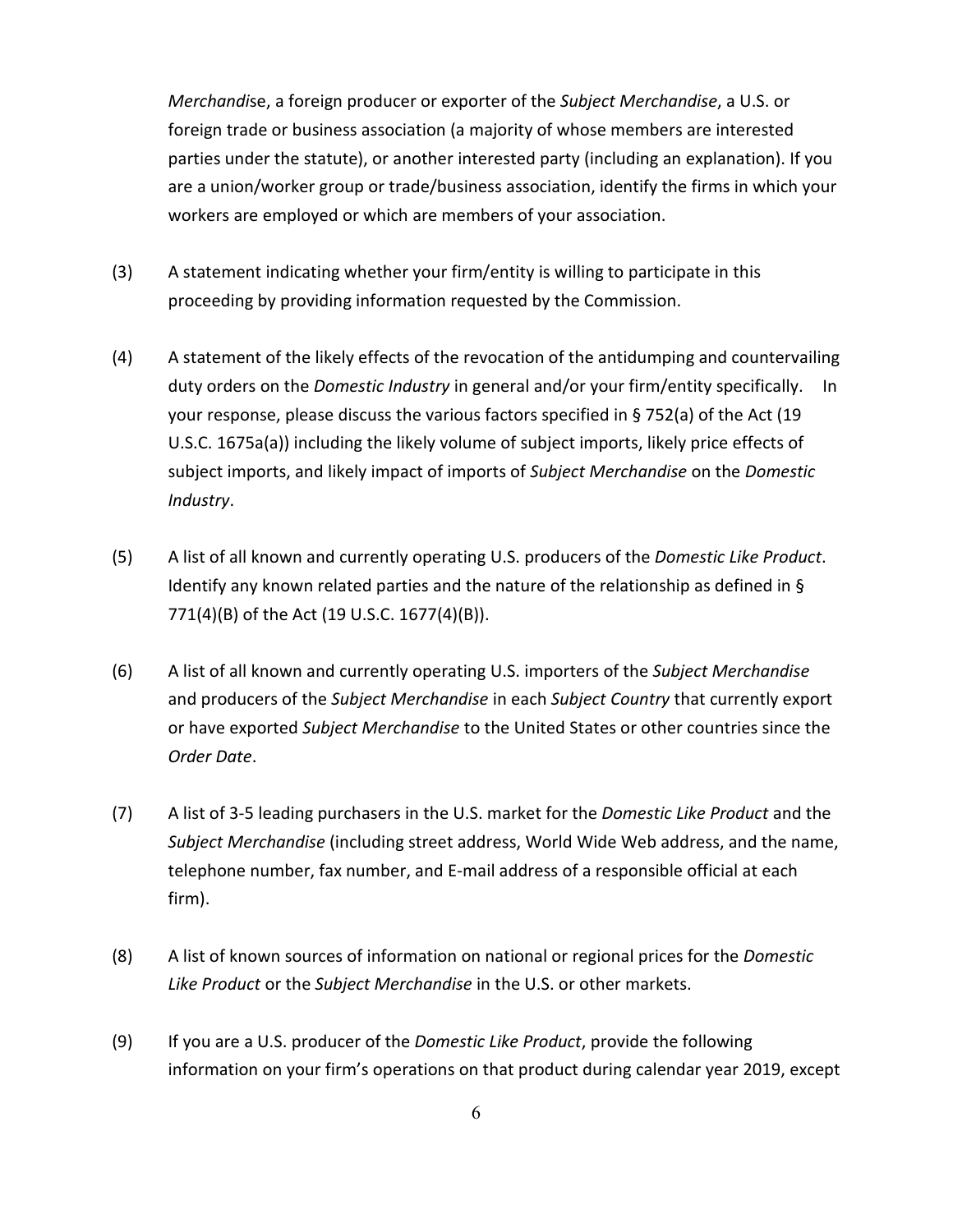as noted (report quantity data in short tons and value data in U.S. dollars, f.o.b. plant). If you are a union/worker group or trade/business association, provide the information, on an aggregate basis, for the firms in which your workers are employed/which are members of your association.

- (a) Production (quantity) and, if known, an estimate of the percentage of total U.S. production of the *Domestic Like Product* accounted for by your firm's(s') production;
- (b) Capacity (quantity) of your firm to produce the *Domestic Like Product* (that is, the level of production that your establishment(s) could reasonably have expected to attain during the year, assuming normal operating conditions (using equipment and machinery in place and ready to operate), normal operating levels (hours per week/weeks per year), time for downtime, maintenance, repair, and cleanup, and a typical or representative product mix);
- (c) the quantity and value of U.S. commercial shipments of the *Domestic Like Product* produced in your U.S. plant(s);
- (d) the quantity and value of U.S. internal consumption/company transfers of the *Domestic Like Product* produced in your U.S. plant(s); and
- (e) the value of (i) net sales, (ii) cost of goods sold (COGS), (iii) gross profit, (iv) selling, general and administrative (SG&A) expenses, and (v) operating income of the *Domestic Like Product* produced in your U.S. plant(s) (include both U.S. and export commercial sales, internal consumption, and company transfers) for your most recently completed fiscal year (identify the date on which your fiscal year ends).
- (10) If you are a U.S. importer or a trade/business association of U.S. importers of the *Subject Merchandise* from any *Subject Country*, provide the following information on your firm's(s') operations on that product during calendar year 2019 (report quantity data in short tons and value data in U.S. dollars). If you are a trade/business association, provide the information, on an aggregate basis, for the firms which are members of your association.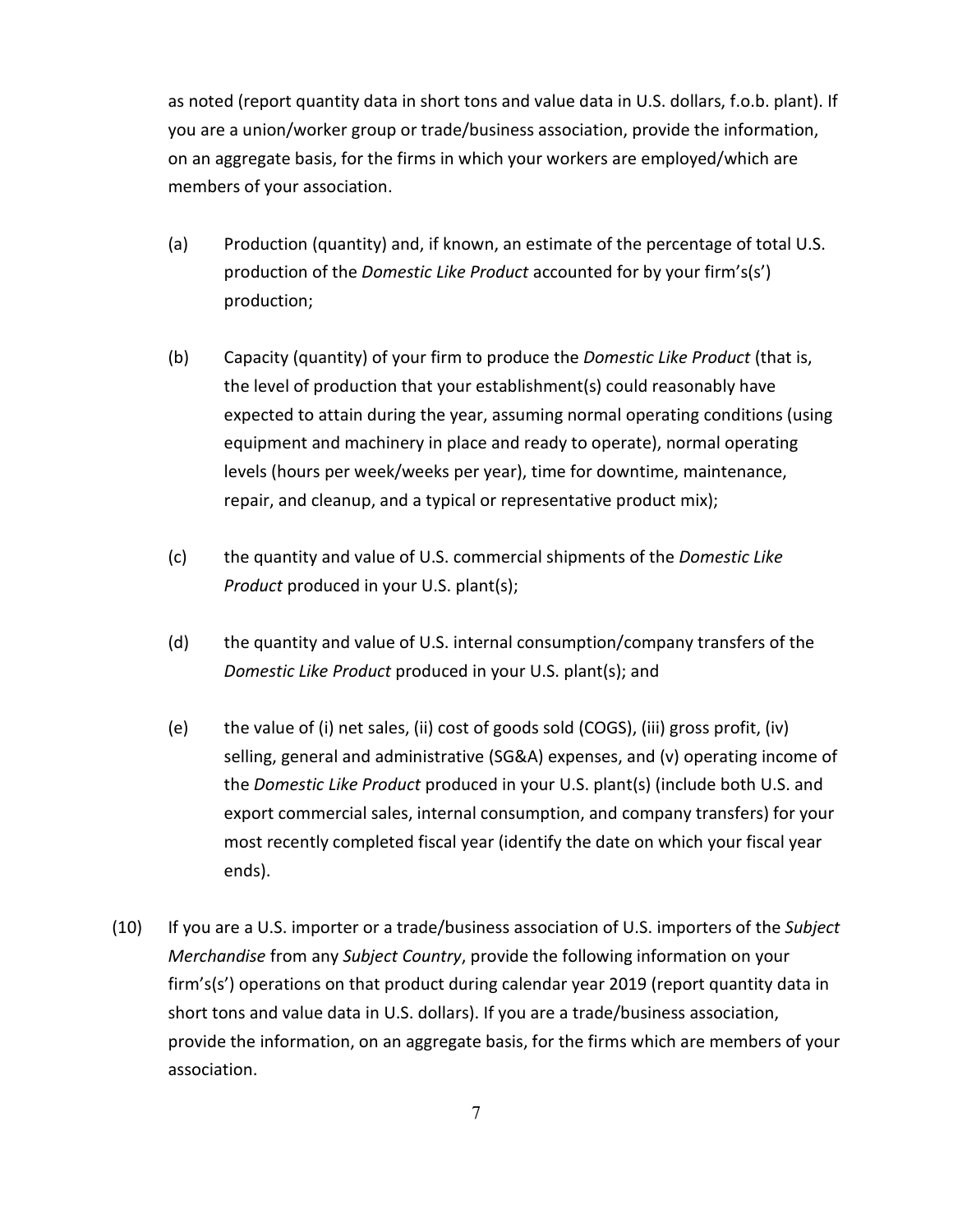- (a) The quantity and value (landed, duty-paid but not including antidumping or countervailing duties) of U.S. imports and, if known, an estimate of the percentage of total U.S. imports of *Subject Merchandise* from each *Subject Country* accounted for by your firm's(s') imports;
- (b) the quantity and value (f.o.b. U.S. port, including antidumping and/or countervailing duties) of U.S. commercial shipments of *Subject Merchandise* imported from each *Subject Country*; and
- (c) the quantity and value (f.o.b. U.S. port, including antidumping and/or countervailing duties) of U.S. internal consumption/company transfers of *Subject Merchandise* imported from each *Subject Country*.
- (11) If you are a producer, an exporter, or a trade/business association of producers or exporters of the *Subject Merchandise* in any *Subject Country*, provide the following information on your firm's(s') operations on that product during calendar year 2019 (report quantity data in short tons and value data in U.S. dollars, landed and duty-paid at the U.S. port but not including antidumping or countervailing duties). If you are a trade/business association, provide the information, on an aggregate basis, for the firms which are members of your association.
	- (a) Production (quantity) and, if known, an estimate of the percentage of total production of *Subject Merchandise* in each *Subject Country* accounted for by your firm's(s') production;
	- (b) Capacity (quantity) of your firm(s) to produce the *Subject Merchandise* in each *Subject Country* (that is, the level of production that your establishment(s) could reasonably have expected to attain during the year, assuming normal operating conditions (using equipment and machinery in place and ready to operate), normal operating levels (hours per week/weeks per year), time for downtime, maintenance, repair, and cleanup, and a typical or representative product mix); and